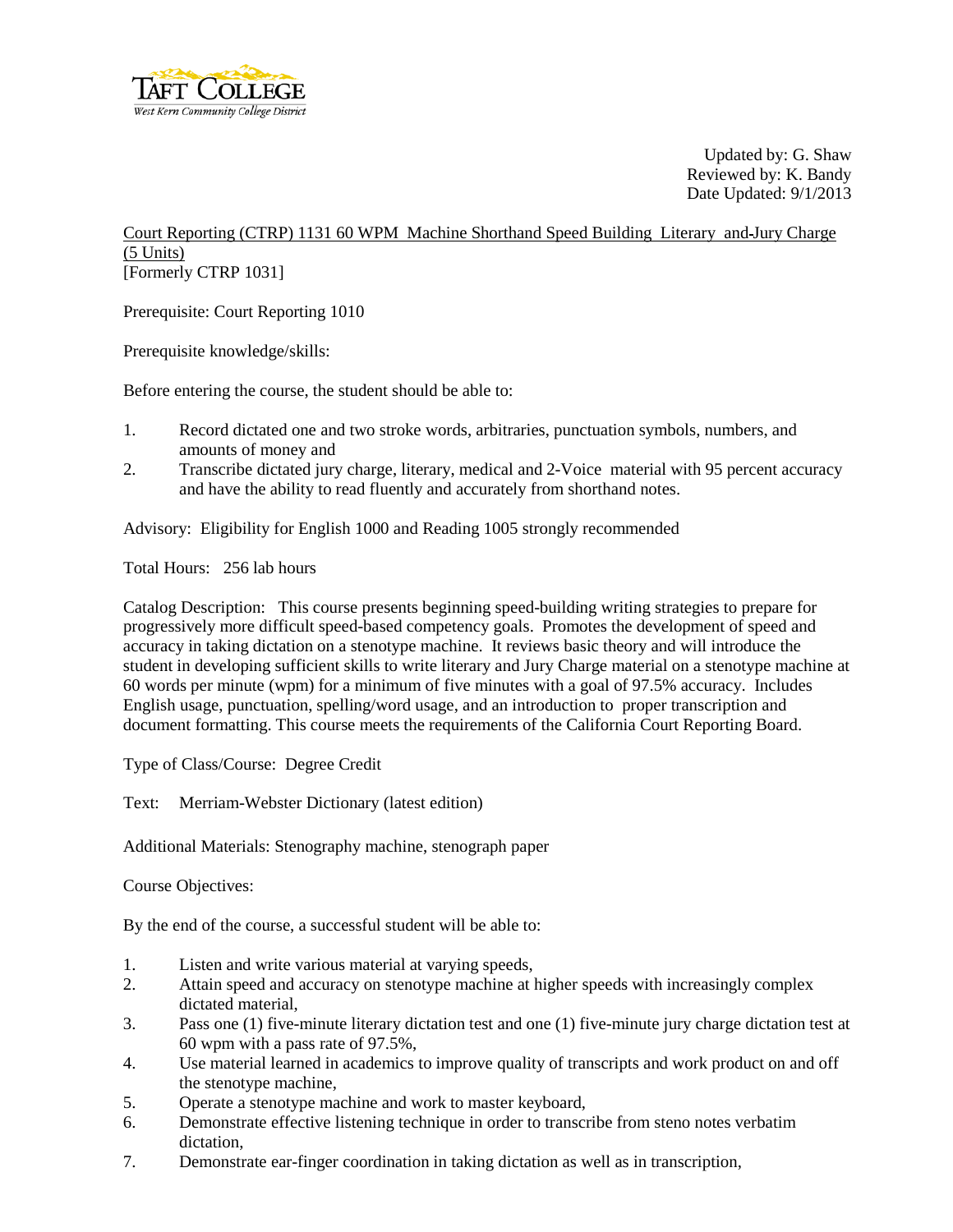

- 8. Recognize appropriate words when transcribing from dictated material (i.e. effect/affect or doe/dough); use of conflict-free theory methods,
- 9. Provide correct punctuation in dictated and transcribed material,
- 10. Read steno notes out loud at rapid rate of speed,
- 11. Proofread using proofreader marks,
- 12. Effectively use a dictionary, spellcheck software, stenographic-computer dictionary and other resources to produce verbatim and usable transcripts,
- 13. Improve ability to meet deadlines with transcribed work product, and
- 14. Develop concentration skills.

Course Scope and Content (Laboratory):

- Unit I Speed Building Techniques
	- A. Daily observations<br>B. Dictation at 60 wpr
	- Dictation at 60 wpm of various complex material
	- C. Theory techniques through timed dictation tests
	- D. Theory techniques through word usage and spelling tests
	- E. Concentration and listening skills: timed dictation and tests
	- F. Read back steno notes
	- G. Complex material from legal opinion, literary, medical, and multi-voice

## Unit II Dictation/Transcription Outcome

- A. Daily observations
- B. Personal dictionary
- C. Identify homonyms, numbers, possessives and symbols
- D. Writing "briefs", (steno shorthand abbreviations)
- E. Read and transcribe steno notes
- F. Transcribe, edit, and proofread timed dictation documents

Unit III Skills development

- A. Build speed and continue to master writing dictated material
- B. Practice material from various media sources
- C. Lab practice material (CD's, DVD's, tapes, etc) to improve speed

Learning Activities Required Outside of Class:

The students in this class will be given the opportunity to practice with school-approved speed-building material a minimum of 1 hour per day outside of the regular class time. Additionally, students are expected to do the following:

- 1. Read material to improve vocabulary, spelling, and word usage,
- 2. Required non-tested transcription,
- 3. Court observation, and<br>4. Dictionary building.
- Dictionary building.

Methods of Instruction:

- 1. Direction and instruction,
- 2. Specialized software,
- 3. Live dictation,
- 4. Spelling and word usage,
- 5. Required non-tested transcription,
- 6. Court observations, and